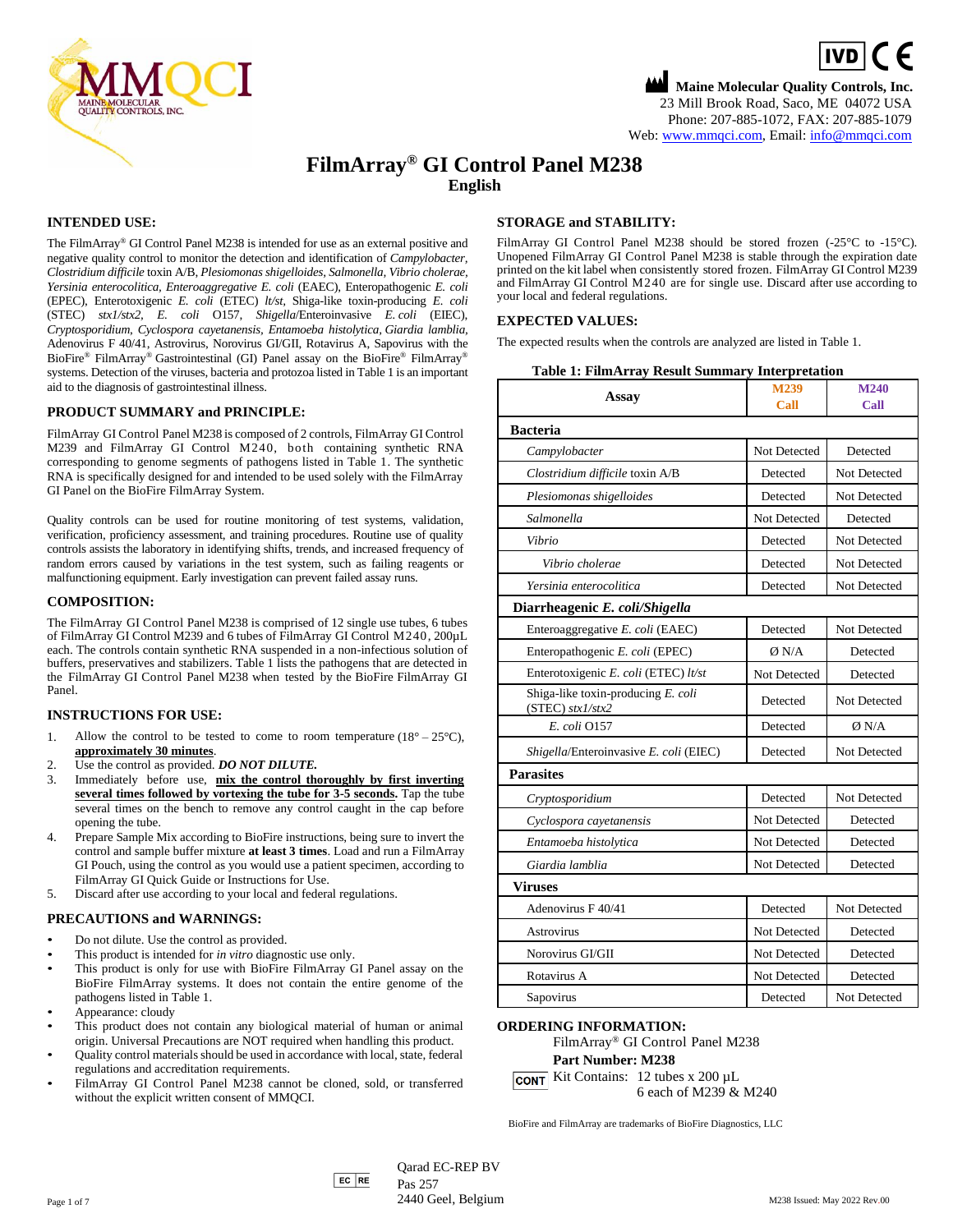

# **Maine Molecular Quality Controls, Inc.**  $\boxed{IVD}$  (  $\in$ 23 Mill Brook Road, Saco, ME 04072 USA Téléphone : 207-885-1072, FAX : 207-885-1079 Website : [www.mmqci.com,](file://///FS1/Common/Company/CE%20Marking/M238/Translation/Translation%20Received%2005.12.2022/www.mmqci.com) E-mail : [info@mmqci.com](mailto:info@mmqci.com)

# **FilmArray® GI Control Panel M238 Français**

# **UTILISATION PRÉVUE :**

Le FilmArray® GI Control Panel M238 est destiné à être utilisé comme un contrôle de qualité positif et négatif externe pour surveiller la détection et l'identification de *Campylobacter,* toxine A/B de *Clostridium difficile*, *Plesiomonas shigelloides, Salmonella, Vibrio cholerae, Yersinia enterocolitica, E. coli* entéroagrégatif (EAEC), *E. coli* enthéropathogène (EPEC), *E. coli* entérotoxinogène (ETEC) *lt/st, E. coli* producteur de shigatoxines (STEC) *stx1/stx2, E. coli* O157, *Shigella*/*E. coli* entéro-invasif (EIEC), *Cryptosporidium*, *Cyclospora cayetanensis, Entamoeba histolytica, Giardia lamblia,* adénovirus F 40/41, astrovirus, norovirus GI/GII, rotavirus A, sapovirus avec le test BioFire® FilmArray® Gastrointestinal (GI) Panel sur les systèmes BioFire® FilmArray®. La détection des virus, bactéries et protozoaires énumérés dans le tableau 1 constitue une aide importante au diagnostic des maladies gastro-intestinales.

#### **PRÉSENTATION et PRINCIPE DU PRODUIT :**

Le FilmArray GI Control Panel M238 se compose de 2 contrôles, FilmArray GI Control M239 et FilmArray GI Control M240, contenant tous deux de l'ARN synthétique correspondant aux segments de génome des agents pathogènes répertoriés dans le tableau 1. L'ARN synthétique est spécifiquement conçu pour et destiné à être utilisé uniquement avec le FilmArray GI Panel sur le système BioFire FilmArray.

Les contrôles de qualité peuvent être utilisés pour la surveillance systématique des systèmes de test, la validation, la vérification, l'évaluation des compétences et les procédures de formation. L'utilisation systématique des contrôles de qualité permettent aux laboratoires d'identifier les changements, les tendances et l'augmentation des erreurs aléatoires causées par les variations du système de test, comme une défaillance des réactifs ou des équipements défectueux. Une analyse précoce peut prévenir l'échec des séries de tests.

#### **COMPOSITION :**

Le FilmArray GI Control Panel M238 se compose de 12 tubes à usage unique, 6 tubes de FilmArray GI Control M239 et 6 tubes de FilmArray GI Control M240, de 200 µl chacun. Les contrôles contiennent de l'ARN synthétique en suspension dans une solution non infectieuse de tampons, de conservateurs et de stabilisateurs. Le tableau 1 énumère les agents pathogènes qui sont détectés dans le FilmArray GI Control Panel M238 lorsqu'ils sont testés par le BioFire FilmArray GI Panel.

#### **DIRECTIVES D'UTILISATION :**

- 1. Laisser le produit de contrôle revenir à température ambiante (18 °C 25 °C), **environ 30 minutes**.
- 2. Utiliser le produit de contrôle tel quel. *NE PAS DILUER.*
- 3. Immédiatement avant l'utilisation, **mélanger soigneusement le contrôle en retournant d'abord plusieurs fois le tube, puis en l'agitant par vortex pendant 3 à 5 secondes.**  Tapoter le tube plusieurs fois sur la paillasse pour éliminer tout contrôle pris dans le bouchon avant d'ouvrir le tube.
- 4. Préparer le mélange d'échantillons conformément aux instructions de BioFire, en veillant à retourner le mélange de contrôle et de tampon d'échantillon **au moins 3 fois**. Charger et lancer une cassette FilmArray GI en traitant le contrôle comme un échantillon de patient, conformément au Guide rapide ou au mode d'emploi du FilmArray GI.
- 5. Jeter chaque bouteille après usage conformément aux réglementations locales et fédérales.

## **PRÉCAUTIONS et MISES EN GARDE :**

- Ne pas diluer. Utiliser le produit de contrôle tel quel.
- Ce produit est destiné uniquement aux tests diagnostics *in vitro*.
- Ce produit est uniquement destiné à être utilisé avec le BioFire FilmArray GI Panel sur les systèmes BioFire FilmArray. Il ne contient pas l'intégralité du génome des agents pathogènes répertoriés dans le tableau 1.
- Apparence : trouble
- Ce produit ne contient aucune matière biologique d'origine humaine ou animale. Le respect des précautions universelles n'est PAS nécessaire lors de la manipulation de ce produit.
- Les matériaux de contrôle de la qualité doivent être utilisés conformément aux réglementations locales, nationales et fédérales et aux exigences d'accréditation.
- Le FilmArray GI Control Panel M238 ne peut être dupliqué, vendu ou transféré sans le consentement écrit explicite de MMQCI.

## **ENTREPOSAGE et STABILITÉ :**

Le FilmArray GI Control Panel M238 doit être conservé à l'état congelé (-25 °C à -15 °C). Le FilmArray GI Control Panel M238 non ouvert est stable jusqu'à la date de péremption imprimée sur l'étiquette, tant qu'il reste congelé. Le FilmArray GI Control M239 et le FilmArray GI Control M240 sont à usage unique. Jeter chaque bouteille après usage conformément aux réglementations locales et fédérales

#### **VALEURS ATTENDUES :**

Les résultats attendus lors de l'analyse des contrôles sont répertoriés dans le tableau 1.

|  |  | Tableau 1 : Interprétation du résumé des résultats FilmArray |
|--|--|--------------------------------------------------------------|
|--|--|--------------------------------------------------------------|

| Test                                                     | <b>Appel M239</b> | Appel M240       |
|----------------------------------------------------------|-------------------|------------------|
| <b>Bactéries</b>                                         |                   |                  |
| Campylobacter                                            | Non détecté       | Détecté          |
| Toxine A/B de Clostridium difficile                      | Détecté           | Non détecté      |
| Plesiomonas shigelloides                                 | Détecté           | Non détecté      |
| Salmonella                                               | Non détecté       | Détecté          |
| Vibrio                                                   | Détecté           | Non détecté      |
| Vibrio cholerae                                          | Détecté           | Non détecté      |
| Yersinia enterocolitica                                  | Détecté           | Non détecté      |
| E. coli/Shigella diarrhéique                             |                   |                  |
| E. coli entéroagrégatif (EAEC)                           | Détecté           | Non détecté      |
| <i>E. coli</i> entéropathogène (EPEC)                    | $\emptyset$ S.O.  | Détecté          |
| E. coli entérotoxinogène (ETEC) lt/st                    | Non détecté       | Détecté          |
| E. coli producteur de shigatoxines<br>$(STEC)$ stx1/stx2 | Détecté           | Non détecté      |
| E. coli 0157                                             | Détecté           | $\emptyset$ S.O. |
| Shigella/E. coli entéro-invasif (EIEC)                   | Détecté           | Non détecté      |
| <b>Parasites</b>                                         |                   |                  |
| Cryptosporidium                                          | Détecté           | Non détecté      |
| Cyclospora cayetanensis                                  | Non détecté       | Détecté          |
| Entamoeba histolytica                                    | Non détecté       | Détecté          |
| Giardia lamblia                                          | Non détecté       | Détecté          |
| Virus                                                    |                   |                  |
| Adénovirus F 40/41                                       | Détecté           | Non détecté      |
| Astrovirus                                               | Non détecté       | Détecté          |
| Norovirus GI/GII                                         | Non détecté       | Détecté          |
| Rotavirus A                                              | Non détecté       | Détecté          |
| Sapovirus                                                | Détecté           | Non détecté      |

#### **PROCÉDURES DE COMMANDE :**



**CONT** Le kit contient : 12 tubes de 200  $\mu$ 1

6 de chaque M239 et M240

BioFire et FilmArray sont des marques de commerce de BioFire Diagnostics, LLC.

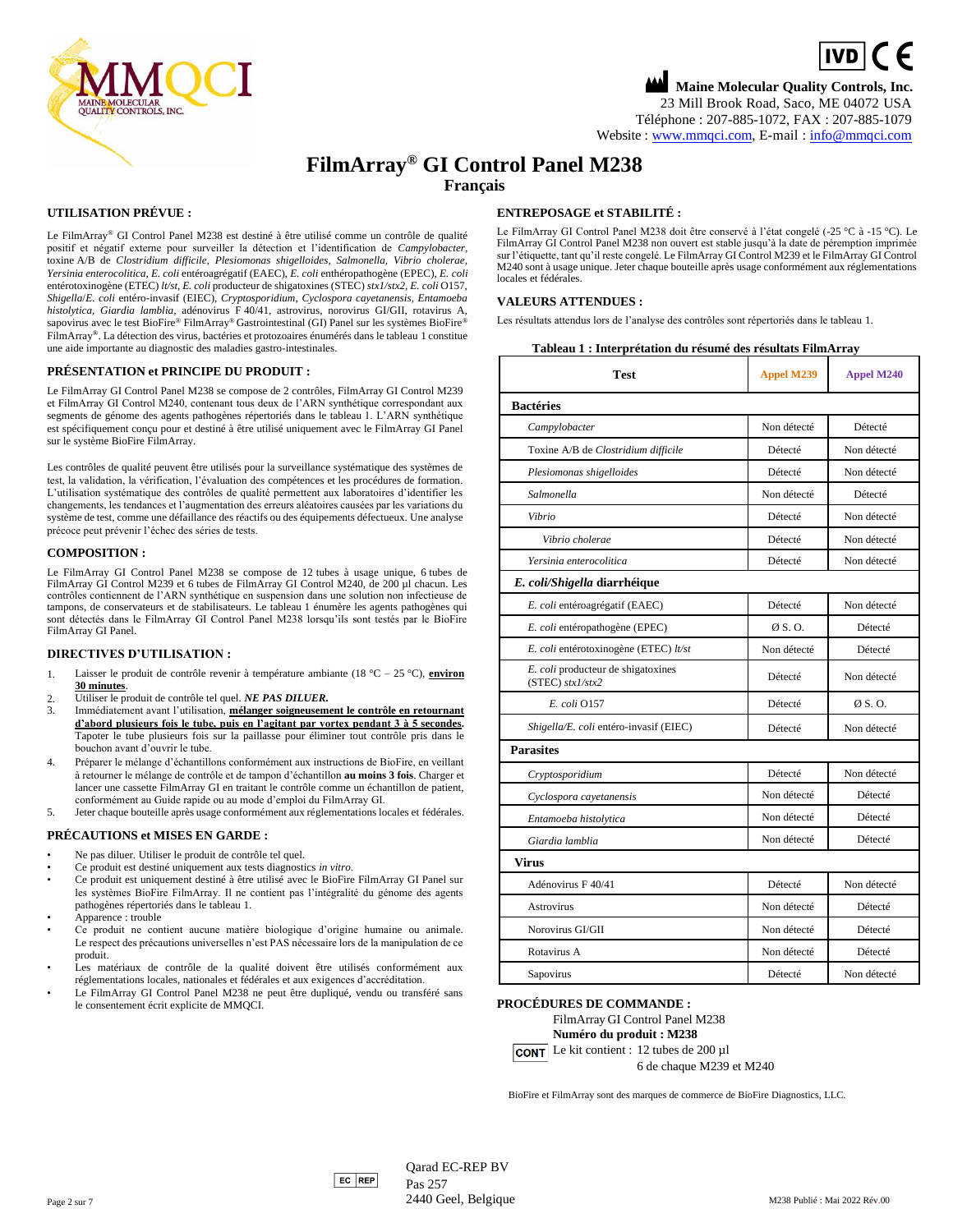

# **Maine Molecular Quality Controls, Inc.**  $\boxed{IVD}$  (  $\in$ 23 Mill Brook Road, Saco, ME 04072 USA Telefon: 207-885-1072, FAX: 207-885-1079 Homepage: [www.mmqci.com,](file://///FS1/Common/Company/CE%20Marking/M238/Translation/Translation%20Received%2005.12.2022/www.mmqci.com) E-Mail[: info@mmqci.com](mailto:info@mmqci.com)

# **FilmArray® GI Control Panel M238 Deutsch**

## **VORGESEHENER VERWENDUNGSZWECK:**

Das FilmArray® GI Control Panel M238 dient zur Verwendung als externe positive und negative Qualitätskontrolle zur Überwachung des Nachweises und der Identifizierung von *Campylobacter, Clostridium difficile* Toxin A/B, *Plesiomonas shigelloides, Salmonella, Vibrio cholerae, Yersinia enterocolitica, enteroaggregativen E. coli* (EAEC), enteropathogenen *E. coli* (EPEC), enterotoxigenen *E. coli* (ETEC) *lt/st,* shiga-ähnlichen toxinproduzierenden *E. coli* (STEC) *stx1/stx2, E. coli* O157, *Shigellen*/Enteroinvasive *E. coli* (EIEC), *Cryptosporidium*, *Cyclospora cayetanensis, Entamoeba histolytica, Giardia lamblia, Adenovirus* F 40/41, Astrovirus, Norovirus GI/GII, Rotavirus A, Sapovirus mit dem BioFire® FilmArray® Gastrointestinal (GI) Panel-Assay auf dem BioFire® FilmArray® Systemen. Der Nachweis der in Tabelle 1 aufgeführten Viren, Bakterien und Protozoen ist ein wichtiges Hilfsmittel für die Diagnose von Magen-Darm-Erkrankungen.

#### **PRODUKTZUSAMMENFASSUNG und WIRKUNGSPRINZIP:**

FilmArray GI Control Panel M238 besteht aus 2 Kontrollen, FilmArray GI Control M239 und FilmArray GI Control M240, die beide synthetische RNA enthalten, die den Genomsegmenten der in Tabelle 1 aufgeführten Erreger entspricht. Die synthetische RNA wurde speziell für den FilmArray entwickelt und ist ausschließlich für die Verwendung mit dem FilmArray GI Panel auf dem BioFire FilmArray-System zu verwenden.

Qualitätskontrollen können für die routinemäßige Überwachung von Testsystemen, Validierung, Verifizierung, Eignungsbewertung und Schulungsverfahren eingesetzt werden. Durch routinemäßige Nutzung von Qualitätskontrollen kann ein Labor Veränderungen, Entwicklungen und eine ansteigende Häufigkeit von zufälligen Fehlern erkennen, verursacht durch Unregelmäßigkeiten im Testsystem wie beispielsweise unwirksame Reagenzien oder fehlhafte Geräte. Eine frühzeitige Überprüfung kann viele fehlerhafte Assay-Testergebnisse vermeiden helfen.

### **ZUSAMMENSETZUNG:**

Das FilmArray GI Control Panel M238 besteht aus 12 Röhrchen für den einmaligen Gebrauch, 6 Röhrchen FilmArray GI Control M239 und 6 Röhrchen FilmArray GI Control M240, jeweils 200 µl. Die Kontrollen enthalten synthetische RNA, die in einer nicht infektiösen Lösung aus Puffern, Konservierungsmitteln und Stabilisatoren suspendiert sind. In Tabelle 1 sind die Erreger aufgeführt, die im FilmArray GI Control Panel M238 nachgewiesen werden, wenn es mit dem BioFire FilmArray GI Panel getestet wird.

## **GEBRAUCHSANWEISUNG:**

- 1. Warten Sie vor dem Test, bis die Kontrolle sich auf Zimmertemperatur (18 °C bis 25 °C) erwärmt hat. Dies dauert **etwa 30 Minuten**.
- 2. Wenden Sie die Kontrolle wie vorgesehen an. *NICHT VERDÜNNEN.*
- 3. **Mischen Sie die Kontrolle unmittelbar vor der Verwendung gründlich, indem Sie das Röhrchen zunächst mehrmals umdrehen und dann 3 bis 5 Sekunden lang vortexen.** Klopfen Sie vor dem Öffnen mehrmals mit dem Röhrchen auf die Arbeitsfläche. So entfernen Sie möglicherweise im Deckel verbliebene Reste der Kontrollsubstanz.
- 4. Bereiten Sie die Probenmischung gemäß den Anweisungen von BioFire vor und achten Sie darauf, dass Sie die Kontroll- und Probenpuffermischung **mindestens 3-mal** umdrehen. Laden Sie einen FilmArray GI-Riegel und lassen Sie ihn laufen; verwenden Sie die Kontrolle wie eine Patientenprobe gemäß der Kurzanleitung oder der Gebrauchsanweisung des FilmArray GI.
- 5. Bitte entsorgen Sie sie nach der Verwendung unter Einhaltung der örtlichen und staatlichen Gesetzgebung.

#### **VORSICHTSMAẞNAHMEN und WARNHINWEISE:**

- Nicht verdünnen. Wenden Sie die Kontrolle wie vorgesehen an.
- Dieses Produkt ist für die *In-vitro*-Diagnostik bestimmt.
- Dieses Produkt ist nur zur Verwendung mit dem BioFire FilmArray GI Panel-Assay auf den BioFire FilmArray-Systemen bestimmt. Es enthält nicht das gesamte Genom der in Tabelle 1 aufgeführten Krankheitserreger.
- Erscheinungsbild: trüb.
- Dieses Produkt enthält keine biologischen Substanzen menschlichen oder tierischen Ursprungs. Allgemein gültige Vorsichtsmaßnahmen sind bei der Nutzung dieses Produktes NICHT erforderlich.
- Qualitätskontrollmaterialien sollten in Übereinstimmung mit den örtlichen, staatlichen und bundesstaatlichen Vorschriften und Akkreditierungsanforderungen verwendet werden.
- Das FilmArray GI Control Panel M238 darf nicht ohne ausdrückliche schriftliche Zustimmung des MMQCI geklont, verkauft oder übertragen werden.

# **LAGERUNG und HALTBARKEIT**:

Das FilmArray GI Control Panel M238 sollte gefroren gelagert werden (-25 °C bis -15 °C). In ungeöffnetem Zustand sind die Substanzen, aus denen das FilmArray GI Control Panel M238 besteht, auch über das auf dem Etikett des Testkits angegebene Haltbarkeitsdatum hinaus stabil, sofern sie kontinuierlich eingefroren werden. FilmArray GI Control M239 und FilmArray GI Control M240 sind zum einmaligen Gebrauch bestimmt. Bitte entsorgen Sie sie nach der Verwendung unter Einhaltung der örtlichen und staatlichen Gesetzgebung.

Die erwarteten Ergebnisse bei der Analyse der Kontrollen sind in Tabelle 1 aufgeführt.

|  | Tabelle 1: FilmArray – Ergebniszusammenfassung und Interpretation |  |  |
|--|-------------------------------------------------------------------|--|--|
|--|-------------------------------------------------------------------|--|--|

| <b>Assay</b>                                                    | M239<br><b>Entscheidung</b> | M240<br><b>Entscheidung</b> |
|-----------------------------------------------------------------|-----------------------------|-----------------------------|
| <b>Bakterien</b>                                                |                             |                             |
| Campylobacter                                                   | Nicht nachgewiesen          | Nachgewiesen                |
| Clostridium difficile Toxin A/B                                 | Nachgewiesen                | Nicht nachgewiesen          |
| Plesiomonas shigelloides                                        | Nachgewiesen                | Nicht nachgewiesen          |
| Salmonellen                                                     | Nicht nachgewiesen          | Nachgewiesen                |
| Vibrio                                                          | Nachgewiesen                | Nicht nachgewiesen          |
| Vibrio cholerae                                                 | Nachgewiesen                | Nicht nachgewiesen          |
| Yersinia enterocolitica                                         | Nachgewiesen                | Nicht nachgewiesen          |
| Durchfallerregende E. coli/Shigellen                            |                             |                             |
| Enteroaggregative E. coli (EAEC)                                | Nachgewiesen                | Nicht nachgewiesen          |
| Enteropathogene E. coli (EPEC)                                  | Ø N/A                       | Nachgewiesen                |
| Enterotoxigene E. coli (ETEC) lt/st                             | Nicht nachgewiesen          | Nachgewiesen                |
| Shiga-ähnliche toxinproduzierende E. coli<br>$(STEC)$ stx1/stx2 | Nachgewiesen                | Nicht nachgewiesen          |
| E. coli 0157                                                    | Nachgewiesen                | Ø N/A                       |
| Shigellen/Enteroinvasive E. coli (EIEC)                         | Nachgewiesen                | Nicht nachgewiesen          |
| Parasiten                                                       |                             |                             |
| Cryptosporidium                                                 | Nachgewiesen                | Nicht nachgewiesen          |
| Cyclospora cayetanensis                                         | Nicht nachgewiesen          | Nachgewiesen                |
| Entamoeba histolytica                                           | Nicht nachgewiesen          | Nachgewiesen                |
| Giardia lamblia                                                 | Nicht nachgewiesen          | Nachgewiesen                |
| Viren                                                           |                             |                             |
| Adenovirus F 40/41                                              | Nachgewiesen                | Nicht nachgewiesen          |
| Astrovirus                                                      | Nicht nachgewiesen          | Nachgewiesen                |
| Norovirus GI/GII                                                | Nicht nachgewiesen          | Nachgewiesen                |
| Rotavirus A                                                     | Nicht nachgewiesen          | Nachgewiesen                |
| Sapovirus                                                       | Nachgewiesen                | Nicht nachgewiesen          |

# **BESTELLINFORMATIONEN:**

FilmArray GI Control Panel M238 **Teilnummer: M238** Inhalt des Testkits: 12 Röhrchen à 200 µl

je 6 M239 und M240

BioFire und FilmArray sind Warenzeichen von BioFire Diagnostics, LLC.

#### **ZU ERWARTENDE WERTE:**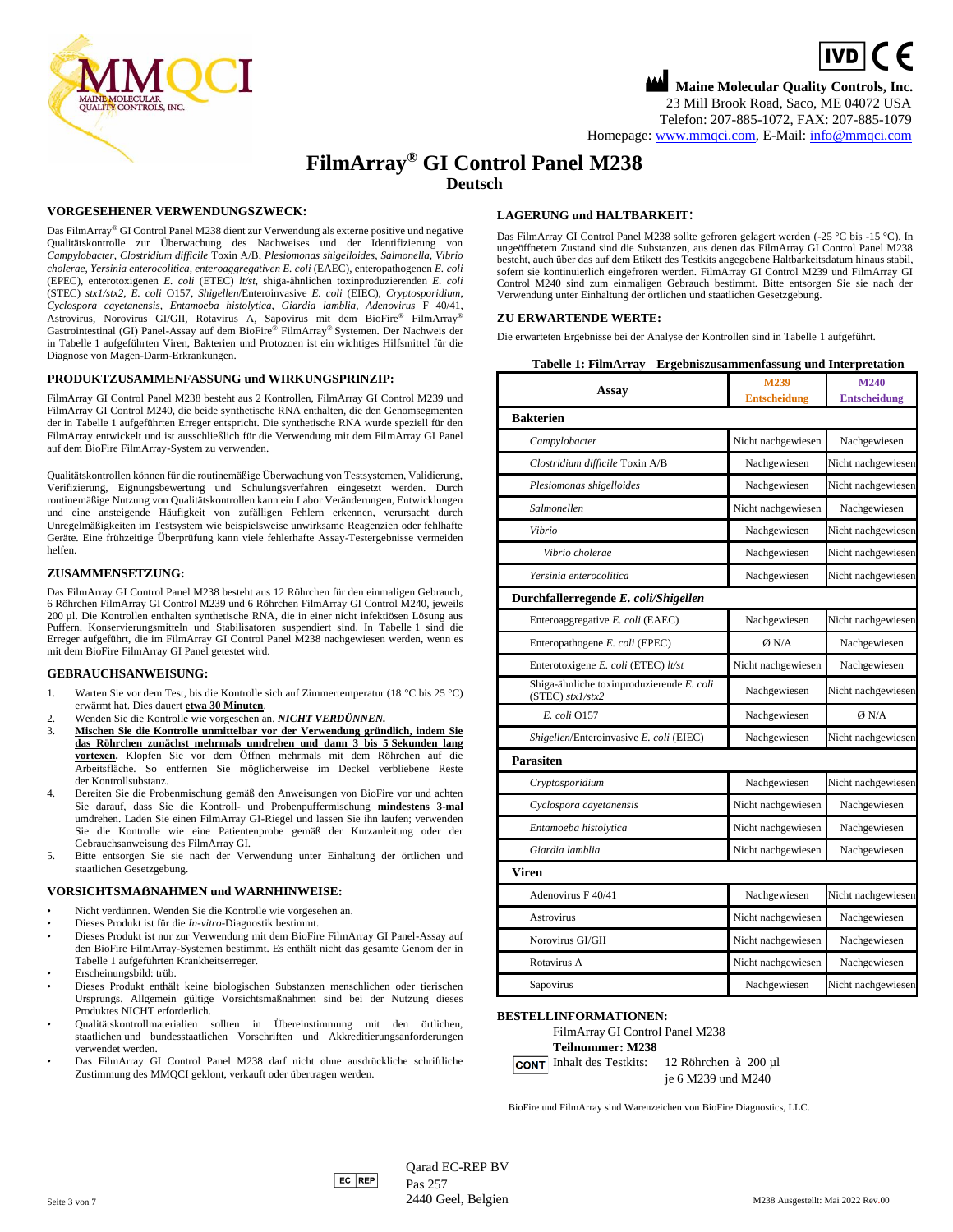

# **Maine Molecular Quality Controls, Inc.**  $\boxed{IVD}$  (  $\in$ 23 Mill Brook Road, Saco, ME 04072 USA Telefono: 207-885-1072, FAX: 207-885-1079 Web: [www.mmqci.com,](file://///FS1/Common/Company/CE%20Marking/M238/Translation/Translation%20Received%2005.12.2022/www.mmqci.com) E-mail[: info@mmqci.com](mailto:info@mmqci.com)

# **FilmArray® GI Control Panel M238 Italiano**

# **FINALITÀ D'USO:**

FilmArray® GI Control Panel M238 è un controllo esterno di qualità con analisi positive e negative utilizzato per monitorare il rilevamento e l'identificazione di *Campylobacter, Clostridium difficile* tossine A/B, *Plesiomonas shigelloides, Salmonella, Vibrio cholerae, Yersinia enterocolitica, Enteroaggregative E. coli* (EAEC), *E. coli* enteropatogenico (EPEC), *E. coli* enterotossigenico (ETEC) *lt/st, E. coli* produttore della tossina Shiga-like (STEC) *stx1/stx2, E. coli* O157, *Shigella*/*E. coli* enteroinvasivo (EIEC), *Cryptosporidium*, *Cyclospora cayetanensis, Entamoeba histolytica, Giardia lamblia,*  Adenovirus F 40/41, Astrovirus, Norovirus GI/GII, Rotavirus A, Sapovirus con il test BioFire® FilmArray® Gastrointestinal (GI) Panel sui sistemi BioFire® FilmArray® . L'individuazione dei virus, batteri e protozoi elencati nella Tabella 1 è un aiuto importante per la diagnosi delle malattie gastrointestinali.

# **RIASSUNTO e PRINCIPIO DEL PRODOTTO:**

FilmArray GI Control Panel M238 si compone di 2 controlli, FilmArray GI Control M239 e FilmArray GI Control M240, entrambi contenenti RNA sintetico corrispondente a segmenti di genoma di agenti patogeni elencati nella Tabella 1. L'RNA sintetico è specificamente progettato e destinato all'uso esclusivamente con FilmArray GI Panel sul sistema BioFire FilmArray.

I controlli di qualità possono essere utilizzati per il monitoraggio di routine dei sistemi di test, la convalida, la verifica, la valutazione della competenza e le procedure di addestramento. Un uso routinario di controlli di qualità aiuta il laboratorio a identificare cambi, andamenti e aumenti di frequenza di errori casuali dovuti a variazioni nei sistemi di test, come i difetti dei reagenti o apparecchiature malfunzionanti. Degli esami precoci possono prevenire cicli di esame difettosi.

# **COMPOSIZIONE:**

FilmArray GI Control Panel M238 è composto da 12 provette monouso, 6 provette di FilmArray GI Control M239 e 6 provette di FilmArray GI Control M240, da 200 µL ciascuna. Questi controlli contengono RNA sintetico sospeso in una soluzione non infettiva di tamponi, conservanti e stabilizzatori. La Tabella 1 elenca gli agenti patogeni che vengono rilevati da FilmArray GI Control Panel M238, se testati con BioFire FilmArray GI Panel.

# **ISTRUZIONI PER L'USO:**

- 1. Lasciare che il controllo da testare acquisisca la temperatura ambiente (18-25 °C), **circa 30 minuti**.
- 2. Utilizzare il controllo così come fornito. *NON DILUIRE.*
- 3. Immediatamente prima dell'uso, **miscelare accuratamente il controllo, prima capovolgendo la provetta più volte e poi facendola vorticare per 3- 5 secondi.** Prima di aprire la provetta, sbatterla alcune volte sul tavolo per rimuovere qualsiasi frammento di controllo presente nel tappo.
- 4. Preparare la soluzione campione secondo le istruzioni di BioFire, assicurandosi di capovolgere la miscela del tampone di controllo e del campione **almeno 3 volte**. Caricare e usare una cartuccia FilmArray GI utilizzando il controllo come si utilizzerebbe un campione del paziente, secondo la Guida rapida o le Istruzioni per l'uso di FilmArray GI.
- 5. Smaltire il tutto dopo l'uso, seguendo le norme locali e nazionali.

# **PRECAUZIONI e AVVISI:**

- Non diluire. Utilizzare il controllo così come fornito.
- Il prodotto è destinato esclusivamente all'uso diagnostico *in vitro*.
- Il prodotto è destinato all'uso unicamente con il test BioFire FilmArray GI Panel sui sistemi BioFire FilmArray. Non contiene l'intero genoma degli agenti patogeni elencati nella Tabella 1.
- Aspetto: torbido
- Il prodotto non contiene alcun materiale biologico di origine animale o umana. NON sono richieste precauzioni universali per maneggiare questo prodotto.
- I materiali di controllo di qualità devono essere utilizzati seguendo le norme e i requisiti di certificazione locali, regionali e nazionali.
- FilmArray GI Control Panel M238 non può essere clonato, venduto o trasferito senza il consenso scritto esplicito di MMQCI.

# **CONSERVAZIONE e STABILITÀ:**

FilmArray GI Control Panel M238 deve essere conservato congelato (da -25 °C a -15 °C). Il contenuto confezionato di FilmArray GI Control Panel M238 rimane stabile fino alla data di scadenza stampata sull'etichetta, se conservato in congelatore per tutto il tempo. FilmArray GI Control M239 e FilmArray GI Control M240 sono progettati per uso singolo. Smaltire il tutto dopo l'uso, seguendo le norme locali e nazionali.

# **VALORI PREVISTI:**

I risultati attesi quando si analizzano i controlli sono elencati nella Tabella 1.

| Tabella 1: Interpretazione del riassunto dei risultati di FilmArray |  |  |  |  |
|---------------------------------------------------------------------|--|--|--|--|
|---------------------------------------------------------------------|--|--|--|--|

| <b>Test</b>                                                       | <b>Chiamata</b><br>M239 | <b>Chiamata</b><br>M240 |
|-------------------------------------------------------------------|-------------------------|-------------------------|
| <b>Batteri</b>                                                    |                         |                         |
| Campylobacter                                                     | Non rilevato            | Rilevato                |
| Clostridium difficile tossine A/B                                 | Rilevato                | Non rilevato            |
| Plesiomonas shigelloides                                          | Rilevato                | Non rilevato            |
| Salmonella                                                        | Non rilevato            | Rilevato                |
| Vibrio                                                            | Rilevato                | Non rilevato            |
| Vibrio cholerae                                                   | Rilevato                | Non rilevato            |
| Yersinia enterocolitica                                           | Rilevato                | Non rilevato            |
| E. coli/Shigella diarrogenico                                     |                         |                         |
| E. coli enteroaggregativo (EAEC)                                  | Rilevato                | Non rilevato            |
| E. coli enteropatogenico (EPEC)                                   | Ø N/A                   | Rilevato                |
| E. coli enterotossigenico (ETEC) lt/st                            | Non rilevato            | Rilevato                |
| E. coli produttore della tossina Shiga-like<br>$(STEC)$ stx1/stx2 | Rilevato                | Non rilevato            |
| E. coli 0157                                                      | Rilevato                | Ø N/A                   |
| Shigella/E. coli enteroinvasivo (EIEC)                            | Rilevato                | Non rilevato            |
| Parassiti                                                         |                         |                         |
| Cryptosporidium                                                   | Rilevato                | Non rilevato            |
| Cyclospora cayetanensis                                           | Non rilevato            | Rilevato                |
| Entamoeba histolytica                                             | Non rilevato            | Rilevato                |
| Giardia lamblia                                                   | Non rilevato            | Rilevato                |
| <b>Virus</b>                                                      |                         |                         |
| Adenovirus F 40/41                                                | Rilevato                | Non rilevato            |
| <b>Astrovirus</b>                                                 | Non rilevato            | Rilevato                |
| Norovirus GI/GII                                                  | Non rilevato            | Rilevato                |
| Rotavirus A                                                       | Non rilevato            | Rilevato                |
| Sapovirus                                                         | Rilevato                | Non rilevato            |
|                                                                   |                         |                         |

#### **INFORMAZIONI PER L'ORDINAZIONE:**

FilmArray GI Control Panel M238 **Numero di identificazione: M238 CONT** Il kit contiene:  $12$  provette x  $200 \mu L$ 

6 ciascuno di M239 e M240

BioFire e FilmArray sono marchi di BioFire Diagnostics, LLC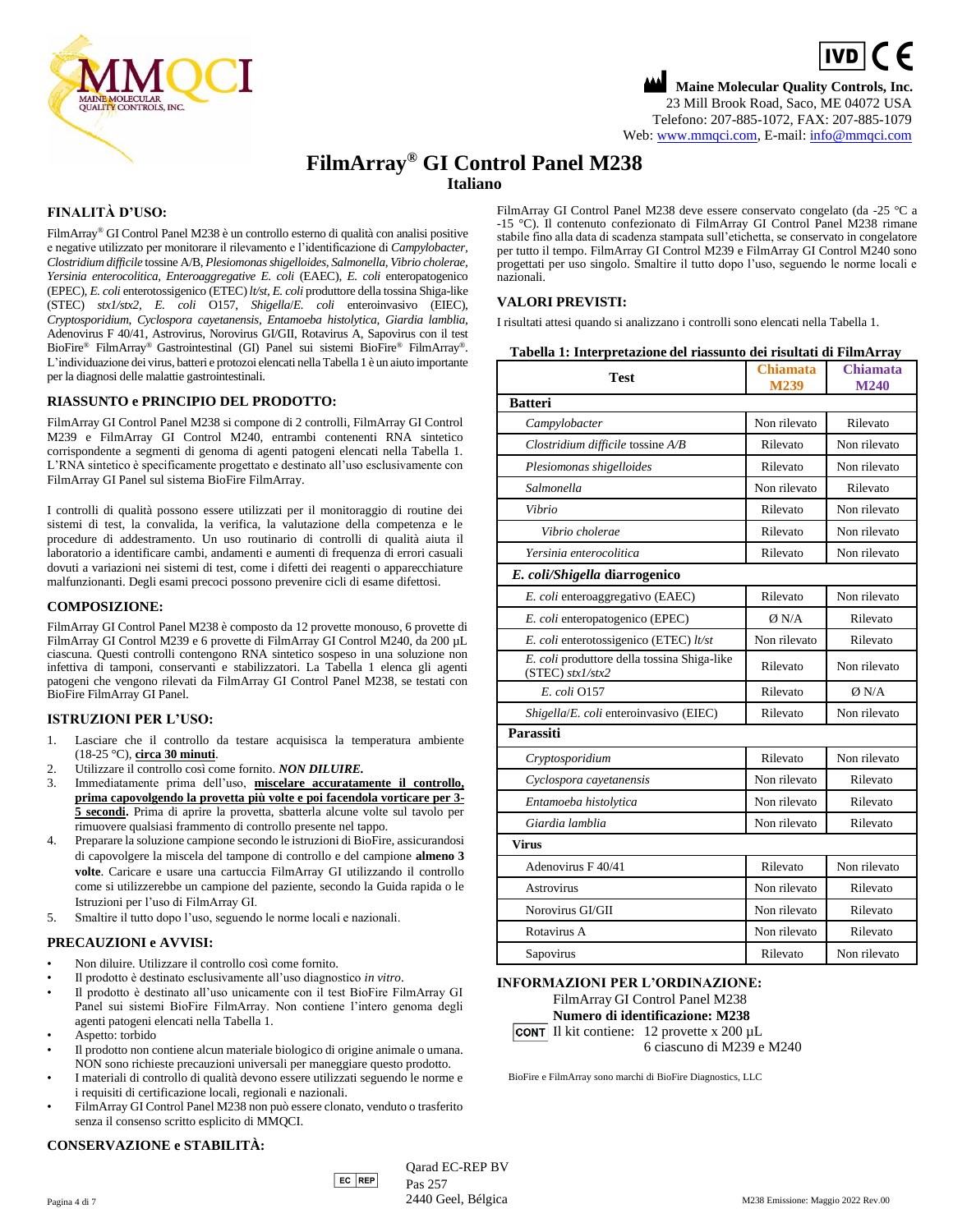

# **Maine Molecular Quality Controls, Inc.**  $\boxed{IVD}$  (  $\in$ 23 Mill Brook Road, Saco, ME 04072 USA Telefone: 207-885-1072, FAX: 207-885-1079 Website: [www.mmqci.com,](file://///FS1/Common/Company/CE%20Marking/M238/Translation/Translation%20Received%2005.12.2022/www.mmqci.com) Email[: info@mmqci.com](mailto:info@mmqci.com)

# **FilmArray® GI Control Panel M238 Português**

# **UTILIZAÇÃO PREVISTA:**

O FilmArray® GI Control Panel M238 destina-se a ser utilizado como controlo de qualidade positivo e negativo externo para monitorizar a deteção e a identificação de *Campylobacter,* toxina A/B de *Clostridium difficile*, *Plesiomonas shigelloides, Salmonella, Vibrio cholerae, Yersinia enterocolitica*, *E. coli* enteroagregativa (EAEC), *E. coli* enteropatogénica (EPEC), *E. coli lt/st* enterotoxicogénica (ETEC), *E. coli stx1/stx2* produtora de toxina shiga (STEC), *E. coli* O157, *Shigella*/*E. coli* enteroinvasiva (EIEC), *Cryptosporidium*, *Cyclospora cayetanensis, Entamoeba histolytica, Giardia lamblia,* adenovírus F 40/41, astrovírus, norovírus GI/GII, rotavírus A e sapovirus com o teste BioFire® FilmArray® Gastrointestinal (GI) Panel nos sistemas BioFire® FilmArray®. A deteção dos vírus, bactérias e protozoários listados na Tabela 1 é um auxílio importante para o diagnóstico de doenças gastrointestinais.

## **RESUMO e PRINCÍPIO DO PRODUTO:**

O FilmArray GI Control Panel M238 é composto por 2 controlos, FilmArray GI Control M239 e FilmArray GI Control M240, ambos contendo ARN sintético correspondente a segmentos de genoma dos agentes patogénicos listados na Tabela 1. O ARN sintético é especificamente concebido para, e destina-se a ser exclusivamente utilizado com, o FilmArray GI Panel no sistema BioFire FilmArray.

É possível utilizar controlos de qualidade para monitorização regular dos sistemas de testes, validação, verificação, avaliação da proficiência e procedimentos de formação. A utilização regular de controlos de qualidade auxilia o laboratório na identificação de alterações, tendências e da frequência crescente de erros aleatórios causados por variações no sistema de testes, tais como reagentes ou equipamentos defeituosos. A pesquisa atempada pode prevenir ensaios malsucedidos.

## **COMPOSIÇÃO:**

O FilmArray GI Control Panel M238 é composto por 12 tubos de utilização única, 6 tubos de FilmArray GI Control M239 e 6 tubos de FilmArray GI Control M240 com 200 μL cada. Os controlos contêm ARN sintético suspenso numa solução não infeciosa de tampões, conservantes e estabilizadores. A Tabela 1 lista os agentes patogénicos que são detetados no FilmArray GI Control Panel M238 quando testado pelo BioFire FilmArray GI Panel.

#### **INSTRUÇÕES DE UTILIZAÇÃO:**

- 1. Permita que o controlo a ser testado alcance a temperatura ambiente (18–25 °C) durante **aproximadamente 30 minutos**.
- 2. Use o controlo conforme fornecido. *NÃO DILUIR.*
- 3. Imediatamente antes da utilização, **misture bem o controlo, invertendo, primeiro, o tubo várias vezes e agitando-o depois em vórtex durante 3 a 5 segundos.** Antes de abrir o tubo, bata várias vezes levemente com o mesmo na bancada para remover qualquer controlo preso na tampa.
- 4. Prepare a mistura da amostra de acordo com as Instruções do BioFire, certificando-se de inverter o controlo e a mistura do tampão de amostra **pelo menos 3 vezes**. Carregue e execute uma bolsa FilmArray GI utilizando o controlo tal como se utilizasse uma amostra do paciente, de acordo com o Guia de consulta rápida ou as Instruções de utilização do FilmArray GI.
- 5. Descartar após utilização, de acordo com os regulamentos locais e federais onde se encontra.

#### **PRECAUÇÕES e ADVERTÊNCIAS:**

- Não diluir. Use o controlo conforme fornecido.
- Este produto destina-se apenas a uma utilização diagnóstica *in vitro*. Este produto destina-se a ser exclusivamente utilizado com o teste BioFire FilmArray GI Panel nos sistemas BioFire FilmArray. Não contém todo o genoma dos agentes patogénicos enumerados na tabela 1.
- Aspeto: turvo
- Este produto não contém qualquer material biológico de origem humana ou animal. Ao manusear este produto NÃO é necessário utilizar as Precauções Universais.
- Devem ser utilizados materiais de controlo de qualidade de acordo com os regulamentos locais, estaduais, federais e os requisitos de acreditação.
- O FilmArray GI Control Panel M238 não pode ser clonado, vendido ou transferido sem o consentimento explícito por escrito da MMQCI.

## **ARMAZENAMENTO e ESTABILIDADE:**

O FilmArray GI Control Panel M238 deve ser armazenado congelado (–25 °C a –15 °C). O material do FilmArray GI Control Panel M238 que não tenha sido aberto permanece estável até à data de validade impressa no rótulo do kit quando armazenado congelado de forma consistente. O FilmArray GI Control M239 e o FilmArray GI Control M240 são de utilização única. Descartar após utilização, de acordo com os regulamentos locais e federais onde se encontra.

## **VALORES ESPERADOS:**

Os resultados esperados quando os controlos são analisados estão listados na Tabela 1.

#### **Tabela 1: Interpretação resumida dos resultados do FilmArray**

| <b>Teste</b>                                          | Identificação pelo<br>M239     | Identificação pelo<br>M240     |
|-------------------------------------------------------|--------------------------------|--------------------------------|
| <b>Bactérias</b>                                      |                                |                                |
| Campylobacter                                         | Not Detected (Não<br>detetado) | Detected (Detetado)            |
| Toxina A/B de Clostridium difficile                   | Detected (Detetado)            | Not Detected (Não<br>detetado) |
| Plesiomonas shigelloides                              | Detected (Detetado)            | Not Detected (Não<br>detetado) |
| Salmonella                                            | Not Detected (Não<br>detetado) | Detected (Detetado)            |
| Vibrio                                                | Detected (Detetado)            | Not Detected (Não<br>detetado) |
| Vibrio cholerae                                       | Detected (Detetado)            | Not Detected (Não<br>detetado) |
| Yersinia enterocolitica                               | Detected (Detetado)            | Not Detected (Não<br>detetado) |
| E. coli/Shigella causadora de diarreia                |                                |                                |
| E. coli enteroagregativa (EAEC)                       | Detected (Detetado)            | Not Detected (Não<br>detetado) |
| E. coli enteropatogénica (EPEC)                       | Ø N/A                          | Detected (Detetado)            |
| E. coli lt/st enterotoxicogénica (ETEC)               | Not Detected (Não<br>detetado) | Detected (Detetado)            |
| E. coli stx1/stx2 produtora de toxina<br>shiga (STEC) | Detected (Detetado)            | Not Detected (Não<br>detetado) |
| E. coli 0157                                          | Detected (Detetado)            | Ø N/A                          |
| Shigella/E. coli enteroinvasiva (EIEC)                | Detected (Detetado)            | Not Detected (Não<br>detetado) |
| <b>Parasitas</b>                                      |                                |                                |
| Cryptosporidium                                       | Detected (Detetado)            | Not Detected (Não<br>detetado) |
| Cyclospora cayetanensis                               | Not Detected (Não<br>detetado) | Detected (Detetado)            |
| Entamoeba histolytica                                 | Not Detected (Não<br>detetado) | Detected (Detetado)            |
| Giardia lamblia                                       | Not Detected (Não<br>detetado) | Detected (Detetado)            |
| Vírus                                                 |                                |                                |
| Adenovírus F 40/41                                    | Detected (Detetado)            | Not Detected (Não<br>detetado) |
| <b>Astrovírus</b>                                     | Not Detected (Não<br>detetado) | Detected (Detetado)            |
| Norovírus GI/GII                                      | Not Detected (Não<br>detetado) | Detected (Detetado)            |
| Rotavírus A                                           | Not Detected (Não<br>detetado) | Detected (Detetado)            |
| Sapovírus                                             | Detected (Detetado)            | Not Detected (Não<br>detetado) |

**INFORMAÇÕES PARA ENCOMENDA:**

FilmArray GI Control Panel M238 **Número da peça: M238**

O kit contém: 12 tubos x 200 μL 6 de M239 e 6 de M240

BioFire e FilmArray são marcas comerciais da BioFire Diagnostics, LLC

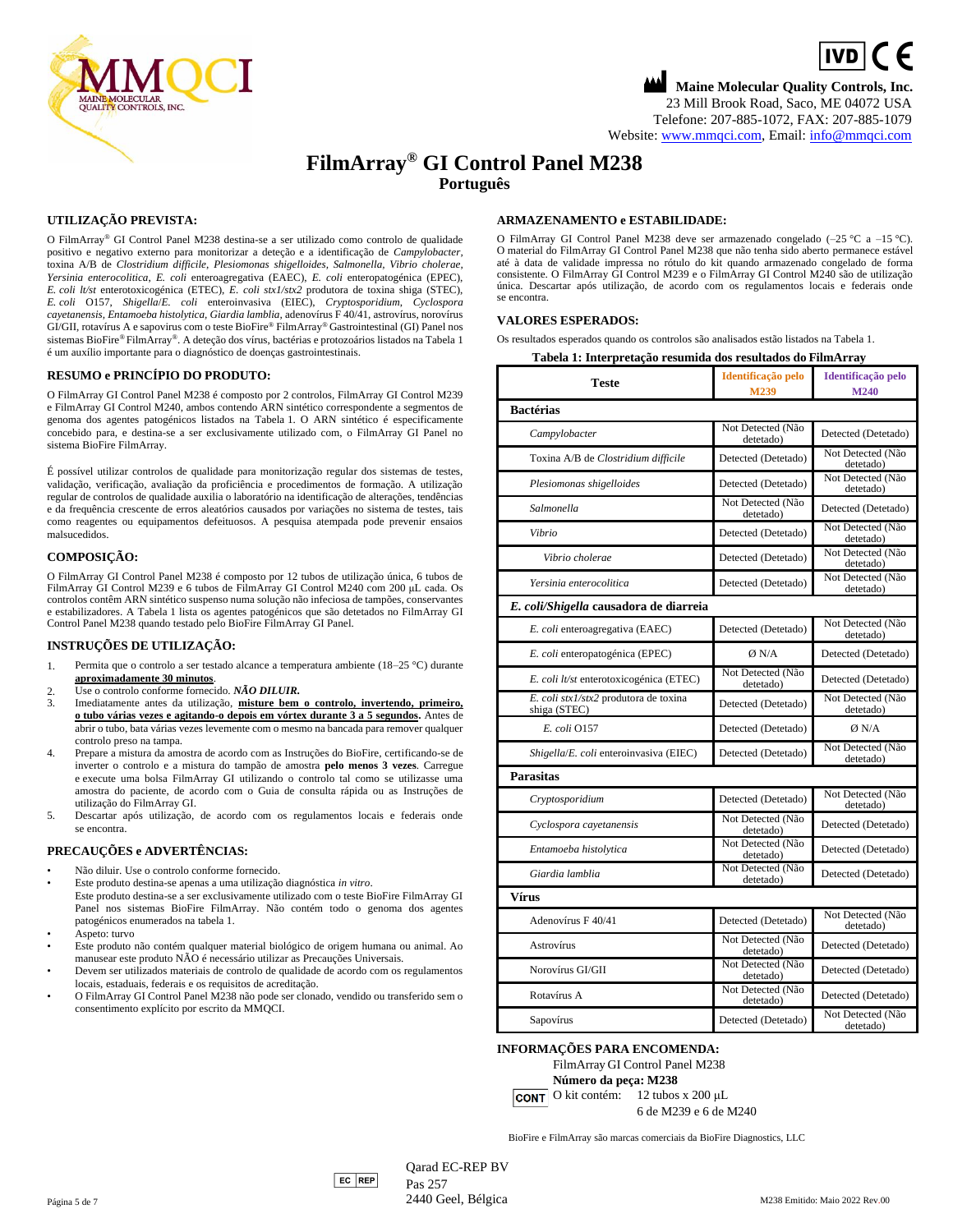

# **Maine Molecular Quality Controls, Inc.**  $\boxed{IVD}$  (  $\in$ 23 Mill Brook Road, Saco, ME 04072 USA Teléfono: 207-885-1072, Fax: 207-885-1079 Web[: www.mmqci.com,](file://///FS1/Common/Company/CE%20Marking/M238/Translation/Translation%20Received%2005.12.2022/www.mmqci.com) correo electrónico[: info@mmqci.com](mailto:info@mmqci.com)

# **FilmArray® GI Control Panel M238 Español**

# **USO PREVISTO:**

FilmArray® GI Control Panel M238 está indicado para su uso como control de calidad externo positivo y negativo para supervisar la detección e identificación de *Campylobacter,* toxina A/B de *Clostridium difficile*, *Plesiomonas shigelloides, Salmonella, Vibrio cholerae, Yersinia enterocolitica, E. coli* enteroagregativa (ECEA), *E. coli* enteropatógena (ECEP), *E. coli* enterotóxica (ECET) *lt/st, E. coli* productora de toxina Shiga (ECTS) *stx1/stx2, E. coli* O157, *Shigella/E. coli* enteroinvasiva (ECEI), *Cryptosporidium*, *Cyclospora cayetanensis, Entamoeba histolytica, Giardia lamblia,* adenovirus F 40/41, astrovirus, norovirus GI/GII, rotavirus A, sapovirus con el ensayo BioFire® FilmArray® Gastrointestinal (GI) Panel en los sistemas BioFire® FilmArray®. La detección de los virus, bacterias y protozoos enumerados en la tabla 1 es una ayuda importante para el diagnóstico de las enfermedades digestivas.

#### **RESUMEN y PRINCIPIOS DEL PRODUCTO:**

FilmArray GI Control Panel M238 se compone de 2 controles, FilmArray GI Control M239 y FilmArray GI Control M240, que contienen ambos ARN sintético correspondiente a segmentos del genoma de los patógenos enumerados en la tabla 1. El ARN sintético está diseñado específicamente e indicado para su uso únicamente con el FilmArray GI Panel en el sistema BioFire FilmArray.

Los controles de calidad se pueden utilizar para la supervisión rutinaria de los sistemas de pruebas, la validación, la verificación, la evaluación de la competencia y los procedimientos de formación. El uso rutinario de controles de calidad ayuda al laboratorio a identificar cambios, tendencias y mayor frecuencia de errores aleatorios causados por variaciones en el sistema de pruebas, como por ejemplo, reactivos defectuosos o equipos averiados. La investigación temprana puede prevenir ensayos fallidos.

#### **COMPOSICIÓN:**

FilmArray GI Control Panel M238 se compone de 12 tubos de un solo uso, 6 tubos de FilmArray GI Control M239 y 6 tubos de FilmArray GI Control M240, de 200 µl cada uno. Los controles contienen ARN sintético suspendido en una solución no infecciosa de amortiguadores, conservantes y estabilizadores. En la tabla 1 se enumeran los patógenos que se detectan en FilmArray GI Control Panel M238 cuando se analiza con BioFire FilmArray GI Panel.

#### **INSTRUCCIONES DE USO:**

- 1. Deje que el control que se va a analizar alcance la temperatura ambiente (18-25 °C), **aproximadamente 30 minutos**.
- 2. Utilice el control tal como se suministra. *NO DILUIR.*
- 3. Inmediatamente antes de usarlo, **mezcle bien el control, primero invirtiendo el tubo varias veces y luego agitándolo en vórtex entre 3 y 5 segundos.** Antes de abrirlo, golpee suavemente el tubo varias veces sobre la mesa para liberar cualquier resto de control que haya quedado atrapado en el tapón.
- 4. Prepare la mezcla de muestra según las instrucciones de BioFire, asegurándose de invertir la mezcla de amortiguador de muestra y control **al menos 3 veces**. Cargue y procese un cartucho FilmArray GI utilizando el control como lo haría con una muestra de paciente, de acuerdo con la guía rápida o las instrucciones de uso de FilmArray GI.
- 5. Después de su uso, debe desecharse según las normas locales y federales.

#### **PRECAUCIONES y ADVERTENCIAS:**

- No diluir. Utilice el control tal como se suministra.
- El uso previsto de este producto es únicamente para diagnóstico *in vitro*.
- Este producto solo se puede utilizar con el ensayo BioFire FilmArray GI Panel en los sistemas BioFire FilmArray. No contiene el genoma completo de los agentes patógenos que figuran en la tabla 1.
- Aspecto: turbio
- Este producto no contiene ningún material biológico de origen humano ni animal. No se necesita seguir normas de bioseguridad al manipular este producto.
- Los materiales de control de calidad deben utilizarse de acuerdo con la normativa local, estatal y federal y con los requisitos de acreditación.
- FilmArray GI Control Panel M238 no se puede clonar, vender ni transferir sin el consentimiento expreso y por escrito de MMQCI.

### **CONSERVACIÓN y ESTABILIDAD:**

FilmArray GI Control Panel M238 se debe conservar congelado (de −25 a −15 °C). FilmArray GI Control Panel M238 sin abrir es estable hasta la fecha de caducidad impresa en la etiqueta del kit si se conserva congelado de forma ininterrumpida. FilmArray GI Control M239 y FilmArray GI Control M240 son de un solo uso. Después de su uso, deben desecharse según las normas locales y federales.

#### **VALORES ESPERADOS:**

En la tabla 1 se recogen los resultados esperados cuando se analizan los controles.

# **Tabla 1: Resumen de interpretación de los resultados de FilmArray**

| <b>Ensayo</b>                                             | Lectura de<br>M239 | <b>Lectura de M240</b> |
|-----------------------------------------------------------|--------------------|------------------------|
| <b>Bacterias</b>                                          |                    |                        |
| Campylobacter                                             | No detectada       | Detectada              |
| Toxina A/B de Clostridium difficile                       | Detectada          | No detectada           |
| Plesiomonas shigelloides                                  | Detectada          | No detectada           |
| Salmonella                                                | No detectada       | Detectada              |
| Vibrio                                                    | Detectada          | No detectada           |
| Vibrio cholerae                                           | Detectada          | No detectada           |
| Yersinia enterocolitica                                   | Detectada          | No detectada           |
| E. coli/Shigella diarreica                                |                    |                        |
| E. coli enteroagregativa (ECEA)                           | Detectada          | No detectada           |
| E. coli enteropatógena (ECEP)                             | Ø N/D              | Detectada              |
| E. coli enterotóxica (ECET) lt/st                         | No detectada       | Detectada              |
| E. coli productora de toxina de Shiga (ECTS)<br>stx1/stx2 | Detectada          | No detectada           |
| E. coli 0157                                              | Detectada          | Ø N/D                  |
| Shigella/E. coli enteroinvasiva (ECEI)                    | Detectada          | No detectada           |
| Parásitos                                                 |                    |                        |
| Cryptosporidium                                           | Detectado          | No detectado           |
| Cyclospora cayetanensis                                   | No detectado       | Detectado              |
| Entamoeba histolytica                                     | No detectado       | Detectado              |
| Giardia lamblia                                           | No detectado       | Detectado              |
| Virus                                                     |                    |                        |
| Adenovirus F 40/41                                        | Detectado          | No detectado           |
| <b>Astrovirus</b>                                         | No detectado       | Detectado              |
| Norovirus GI/GII                                          | No detectado       | Detectado              |
| Rotavirus A                                               | No detectado       | Detectado              |
| Sapovirus                                                 | Detectado          | No detectado           |

#### **INFORMACIÓN PARA PEDIDOS:**

FilmArray GI Control Panel M238

**Número de referencia: M238**

El kit contiene: 12 tubos de 200 μl 6 de M239 y 6 de M240

BioFire y FilmArray son marcas comerciales de BioFire Diagnostics, LLC



 $Qarad EC-REP BV$ Pas 257 Página 6 de 7 *2440 Geel, Bélgica* M238 Publicado: Mayo 2022 Rev.00